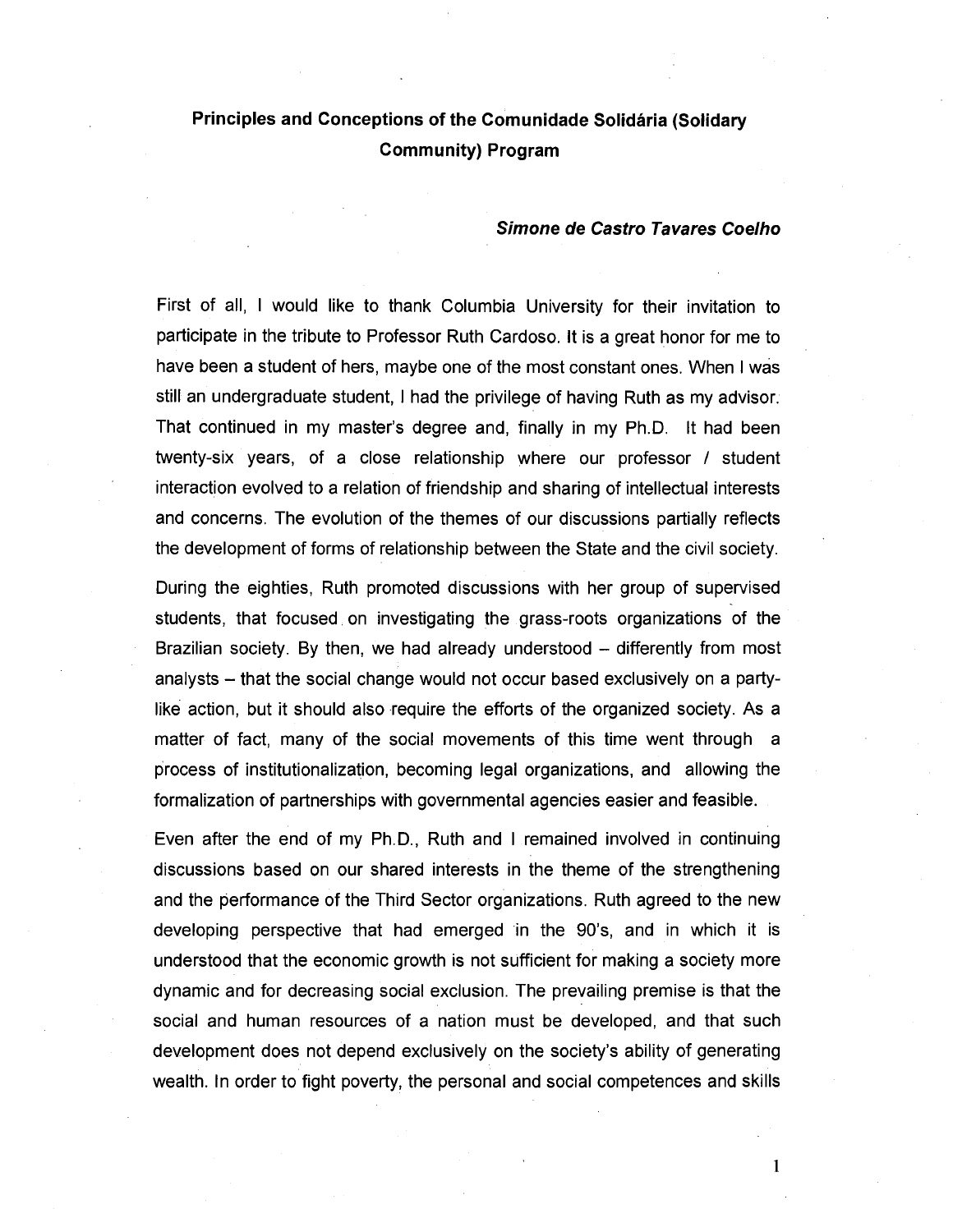of the population must be developed, allowing the individuals- by themselves or collectively - meet their needs and improve their quality of life.

Regarding the relationship between the State and the Third Sector, Ruth had the unique opportunity, as First Lady, to promote and build new bases for such relation. In her text "O *fortalecimento da sociedade civil*" ("The strengthening of civil society"), she stated that she believed the concept of Third Sector "describes a space of participation and experimentation of new models for thinking about and acting on social reality". She also explained the emerging of the Comunidade Solidaria project, which is the bonding of this theoretical perception with a practical and objective action of consolidating a space for a dialogue, a platform of common actions, involving the government and different sectors of society.

Ruth's intention, thus, was to facilitate the combination of two logics: the governmental one - distinguished by the universality of the political procedures  $-$  and the one of civil society  $-$  marked by specific interests and the experimentation of new forms of action. However, she advised against the danger of an easy enchantment by the actions performed by the Third Sector, characterized by innovation, experimentation and dynamism, which stimulated analysts who believed this was a way for overcoming social problems. According to Ruth, the space for the governmental actions is clearly demarcated, ensuring the essential and universal rights of the citizens. The relationship between the government and the Third Sector became an effective and inspiring partnership, and they are complementary.

A passionate advocate of the improvement of such relationship, Ruth, with her subtle but firm convictions, had always urged the government to get more creatively committed to the Third Sector's success. As a matter of fact, the project for the creation of the Comunidade Solidaria Council, in 1995, expresses a critical view of the historical pattern of the Brazilian social politics. Ruth takes a risk by proposing something new, facing controversies and introducing questions about the old forms of relationship between State and civil society.

Therefore, the Comunidade Solidaria program emerges not as an institution intended to "accommodate" the First Lady, but as something that had been extensively planned and studied by a whole group of intellectuals led by Ruth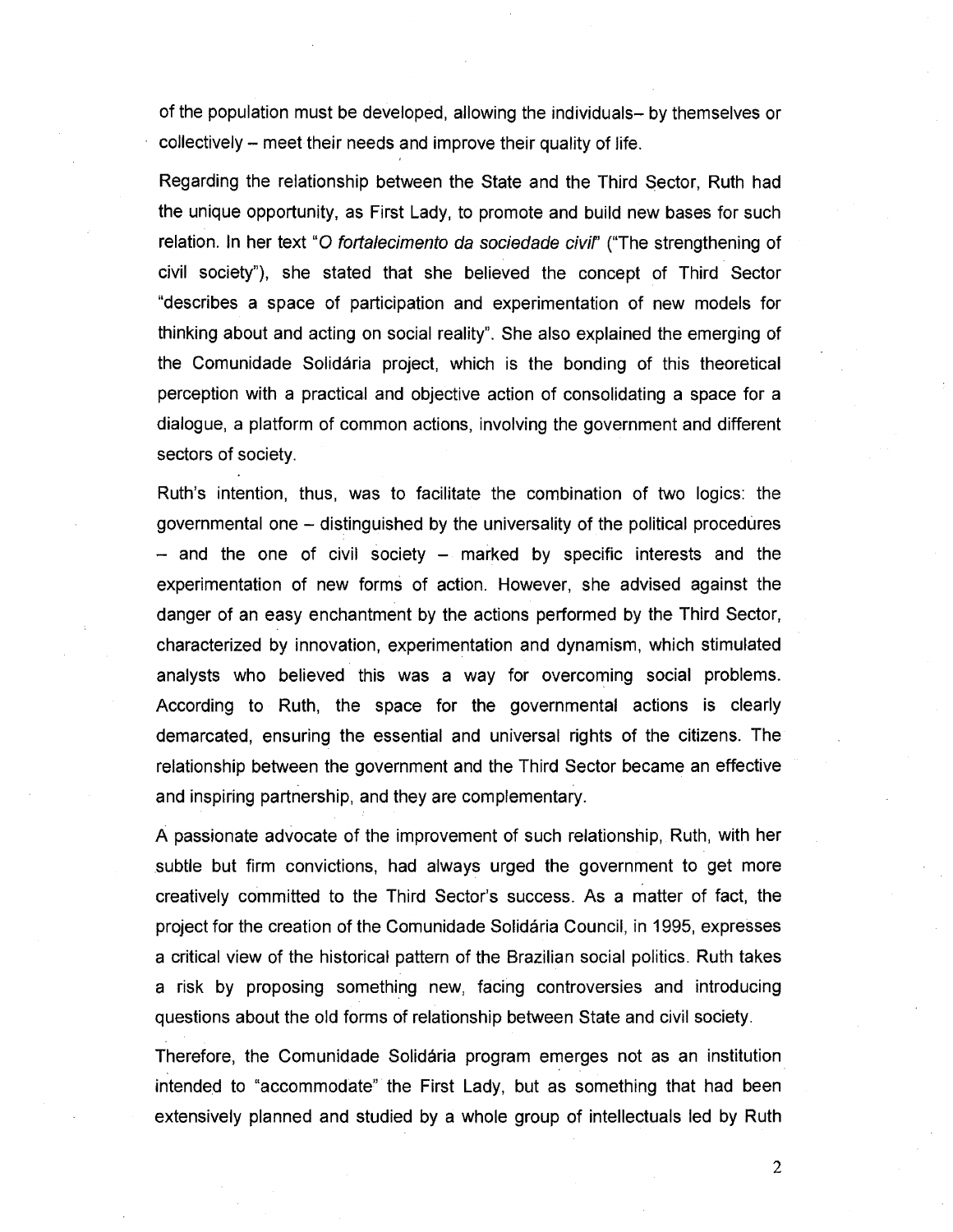Cardoso. It also established a space to put into practice and test convictions of new forms of relationship.

In the sphere of the Comunidade Solidaria program, reflections started to be produced that pointed to the advancements of this partnership. Such reflections ranged from the development of concrete actions to the very improvement of the Brazilian legislation that regulates both - the sector and the relationship itself. They pointed to the growth of the citizen protagonism and the number of its organizations acting within the public sphere; and, moreover, to the configuration of spaces for the collective deliberation of values and interests, allowing the emergence of a network society.

Those reflections drew the attention to the concepts of Social and Human Resources, emphasizing their relevance for the development of public policies. They alerted to the fact that the great ·challenge for those responsible for the public policies, consisted in articulating the offer of public programs and services, with the identification and mobilization of these local social resources. As a consequence, the beneficiaries could participate in the implementation of the proposed actions.

Little by little, different sectors in Fernando Henrique's government started to understand that this kind of organizations presented a redistributive efficiency and an aggregating efficacy. In this perspective, the intent was to replace actions and programs with an exclusive assistance characterized by actions that reinforce the autonomy of societies and partnerships.

According to the document in which it was established, the Comunidade Solidaria Council intended to be "a new instrument for political dialogue and promotion of partnerships between State 'and society for fighting poverty and exclusion by means of innovative initiatives of social development". Ruth stated that she did not wish to create an institution that lasted long, but that only built programs based on partnerships between public agencies and organizations of society. She believed that, in this way, it would be possible to achieve a greater rationality in the use of the resources of private and public origin.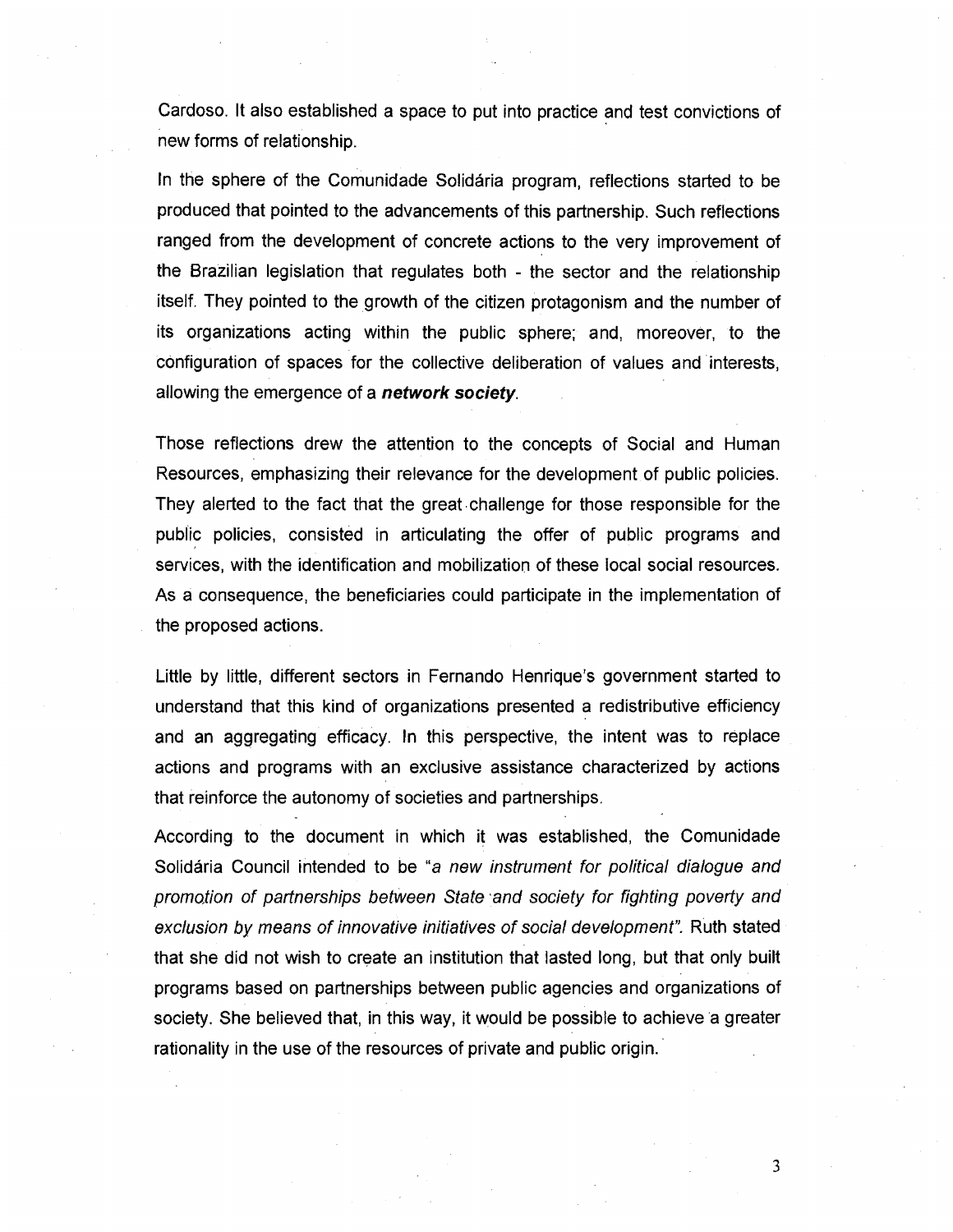As a matter of fact, Fernando Henrique's government was the first to recognize the importance of such decentralized initiatives, commanded by different actors, and despite acting in accordance with their own logics, aimed at public or collective goods and services.

If, on one hand. there was the acknowledgement of the importance of those organizations' performance in facing the social issues, on the other hand, the insufficiently institutionalized practices, which were only rarely political. also draw the attention.

The actions of the Comunidade Solidaria Council promoted an unusual commotion within the governmental area. Commanded by Ruth. the Council's intention was to articulate more concrete actions. structured in a partnership between the three sectors – government, market and civil society. All of these themes were (and maybe still are) controversial, and there was no consensus, not even among the different governmental areas. on what concerned to the possible trends of such relation.

The need to involve the different governmental sectors into the discussion about how to regulate the partnership with the organizations of the civil society, resulted in the fact that the very structuring of the Comunidade Solidaria program forcibly promoted such interaction; 11 State ministers and 21 members of the civil society. representing different sectors, had seats in its Council.

The discussions promoted by the Council were extremely important, due to the following reasons:

- 1st. Bring into the political agenda the understanding of the need to establish partnerships with the market and civil society;
- 2nd. Make the government aware of the dimension of the social actions that take place outside the governmental sphere;
- 3rd. Discuss and encourage a series of alterations in the legislation, so that the market and civil society were stimulated to make more investments in the social area and the State then could count on better instruments in these possible partnerships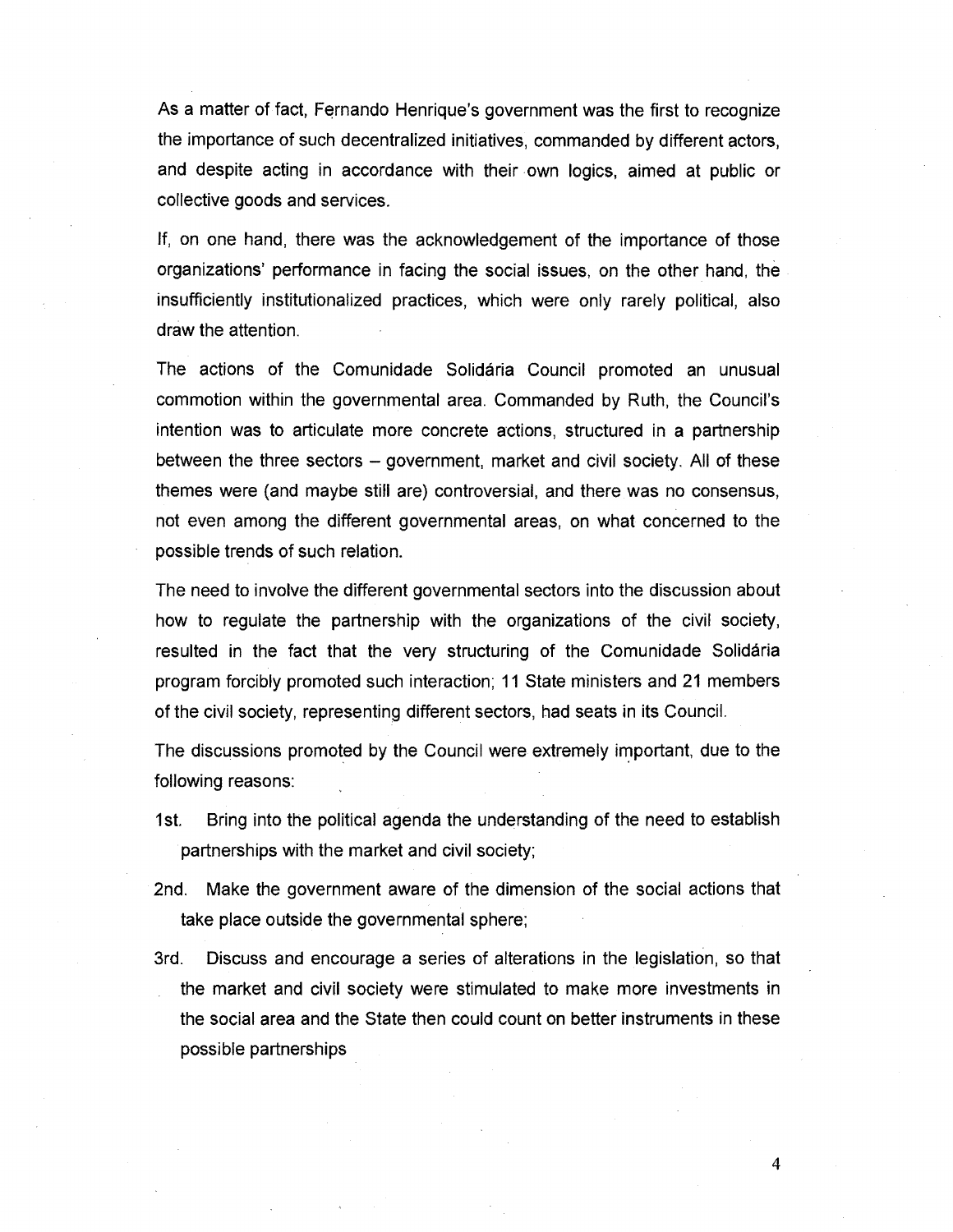There were considerable advancements regarding the bureaucracy that an organization had to face to be considered public utility and to obtain exemptions or subventions. But, we also learned that, some of those organizations that had obtained those privileges **were not being effectively inspected.** 

Coordinated by Ruth, those discussions generated the amendment of a considerable portion of the legal mark that establishes norms for the existence of such entities; over twenty alterations were made in the legislation or in the norms of regulating agencies. Still in Fernando Henrique's first term in office, a document was issued presenting eight themes as priorities $\frac{1}{1}$ .

1- The more adequate classification of the **administrative records** of these organizations, in order to ensure the acknowledgement of their specificities and the simplification of legal procedures;

2- The adequacy of the mechanisms regulating **contracts and formal agreements;** 

3- Investment on the credibility of the organizations, creating **instruments for self-regulation** to ensure a greater social control over the actions of public interest;

4- **Institutional mechanisms for making** the entities managers **accountable**  for administrating the resources;

5- The quest for a new model of funding -- the **incentive to donations**;

6- The **regulation of the voluntary** work, with the constitution of a specific legislation;

7 - The facilitation of the labor norms in order to allow **fixed-term contracts.** 

8- Creation of a **unified system of information** about the Third Sector, made available to the public.

This was an important document, which guided the establishment of specific laws such as the one that regulates the Nonprofit Organizations of Public

<sup>I</sup>Document Produced by the Comunidade Solidaria Council, *Marco Legal do Terceiro Setor: sexta*  rodada de interlocução política do Conselho do Comunidade Solidária (Legal Regulation of the Third Sector: sixth round of political interlocution of the Comunidade Solidária Council), 1997, p. 21.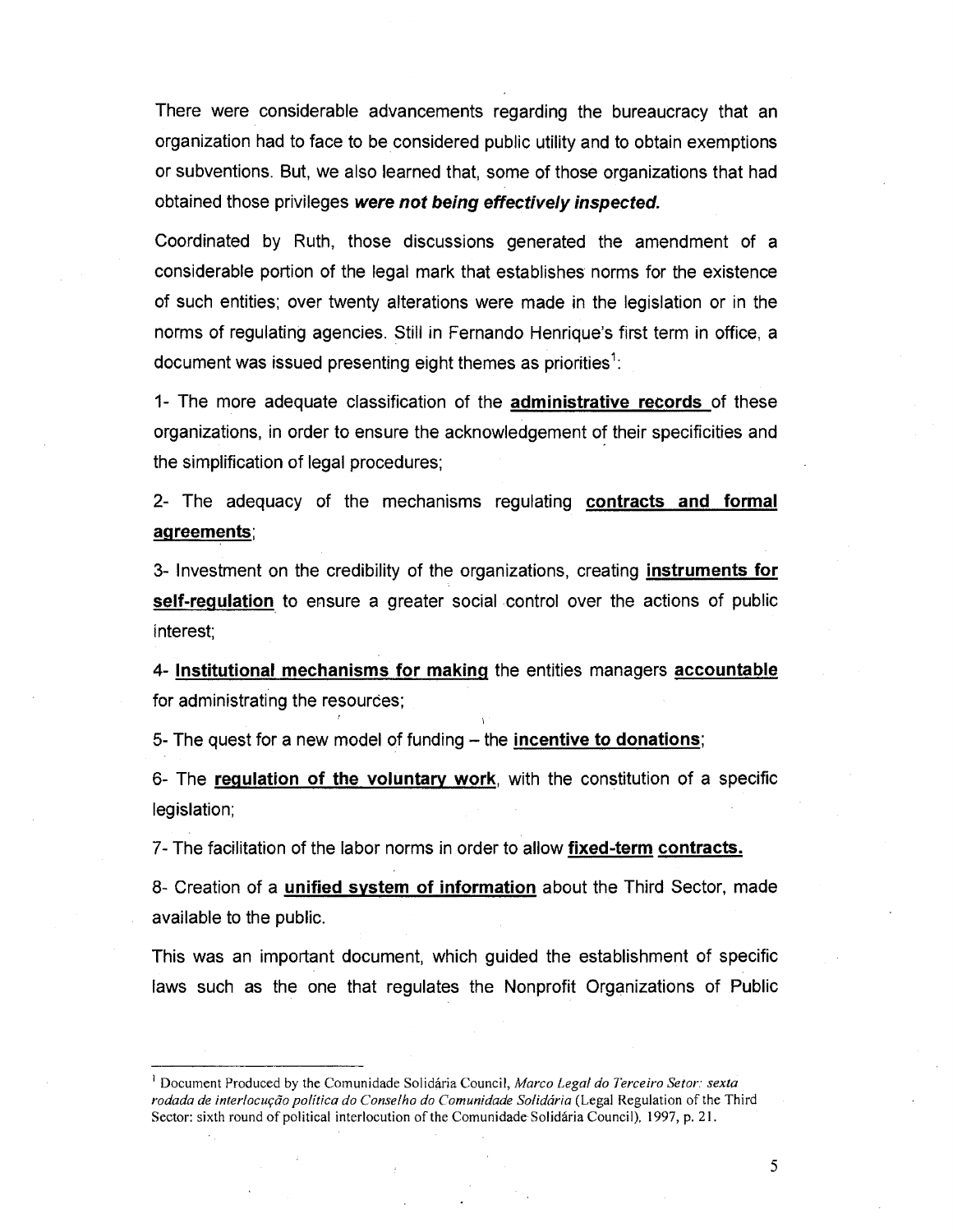Interest (OSIP) and those regulating the voluntary work and the temporary contracts, among others.

In 2004, during Fernando Henrique's second term in office, the Inter-ministerial Work Group of the Legal Mark was created, based on the interlocution experience established by the Comunidade Solidaria program. The work group was coordinated by the General Secretariat of the Presidency. It brought together, members of the ministries of the Staff: Social Development, Education, Finances, Justice, Social Security and Labor. It aimed at discussing the improvement of the legal aspects regarding the Third Sector.

The general recognition by society about Ruth's serious purposes when promoting such discussions acted as an endorsement for several institutions representative of the Third Sector, such as the Group of Institutes, Foundations and Corporations and the Brazilian Association of NGOs, to participate and $(ok)$ present propositions, in order to improve the present legislation in force.

Besides leading those alterations to the legal mark, the Comunidade Solidaria Council took on a new profile as an instrument of political dialogue and . construction of a more strategical view. According to the documents, the Council functions were the following:

- Propose and opine about priority actions in the social area;

- Identify new themes and propose strategies of action in a partnership with the government and the civil society;

- Encourage and strengthen the actions of the organized civil society and the citizens' participation;

- Propose ways of interaction with the Third Sector in order to increase the efficiency and the range of action of the civil society's organizations around social themes;

- Promote conscience-raising campaigns for the public opinion in order to fight poverty and social exclusion.

More importantly, the Comunidade Solidaria Council was accountable for stimulating the mobilization of society and the implementation of innovative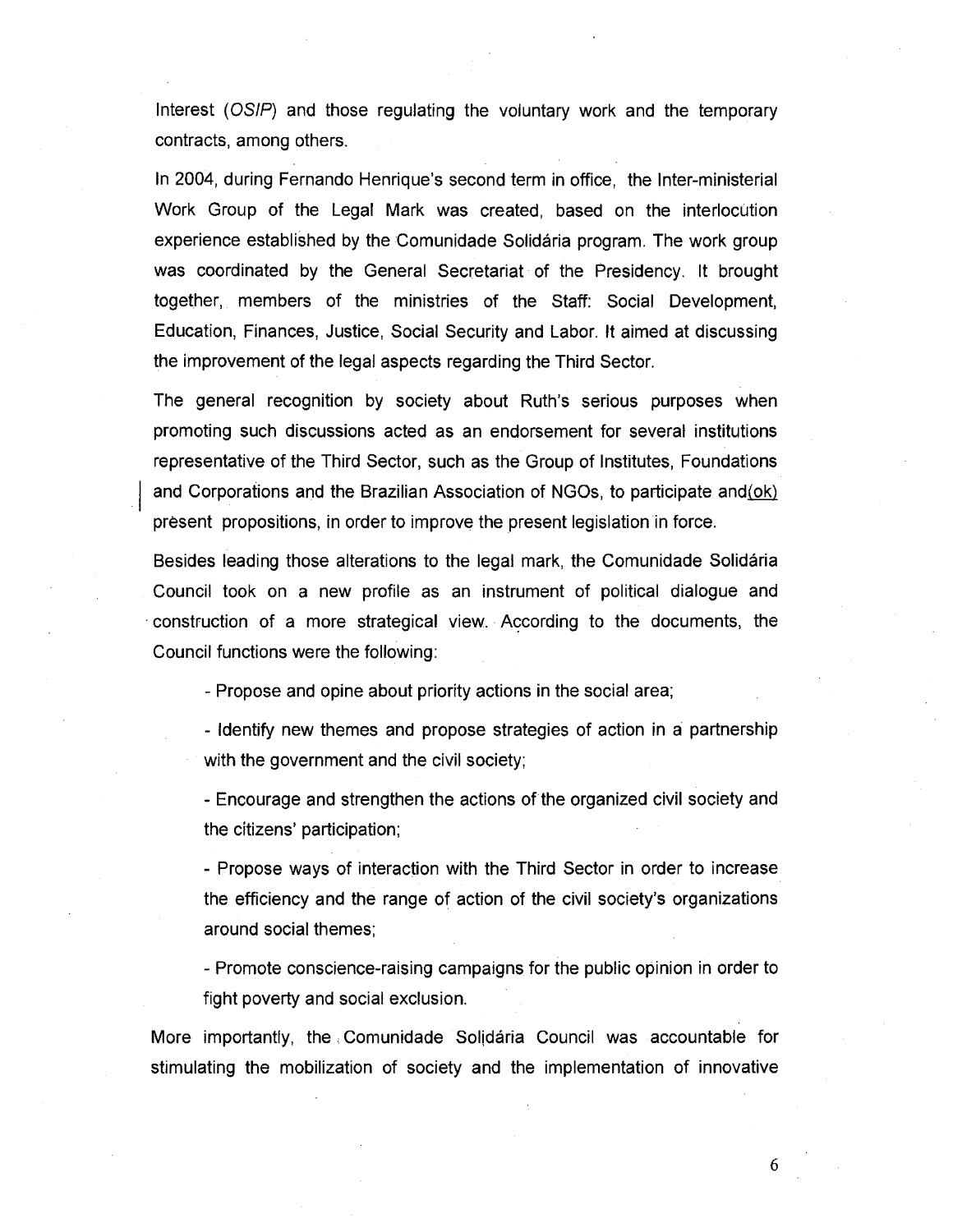experiences, and for agreeing about and selecting the priorities in the social area.

However, emergency actions for fighting poverty were required, in which resources from different ministries were employed. The Executive Secretariat of the Comunidade Solidaria was created to coordinate and articulate these federal actions. It was linked to the staff of the Presidency of the Republic and it operated together with the ministries, to identify the areas of poverty concentration, in order to select more efficient actions to fight it and to guide the employment of resources. The Secretariat was intended to promote the articulation between states and municipalities, trying to integrate actions within the selected areas.

It is important to emphasize that the Comunidade Solidaria program had to face a lot of resistance when it tried to implement a **new referential of social action**  within the different governmental spheres, which were already accustomed to their own logic of action. They were often subdivided in political feuds and scarcely used to acting in an integrated fashion.

However, the interesting aspect in the Comunidade Solldaria action is that, being aware of the federal resistances, it focused its action on the municipalities. In its Council's view, within the local sphere the possibilities of formation of partnerships were broader and the public actions could be better controlled by the community.

The Comunidade Solidaria set off a number of programs: Voluntary Work, Solidary Literacy Education, Solidary University, Solidary Qualification, and, later, the Solidary Arts and Crafts. All of them were significant examples of the efforts of the Comunidade Solidária program, and their implementation and operation characteristics were based on the establishment of a broad partnership, congregating different governmental sectors, market and organizations of the civil society.

The different themes in each Program allowed a national approach, and, very soon, the extension of their respective actions reached several states and municipalities, with a very significant number of assistance actions.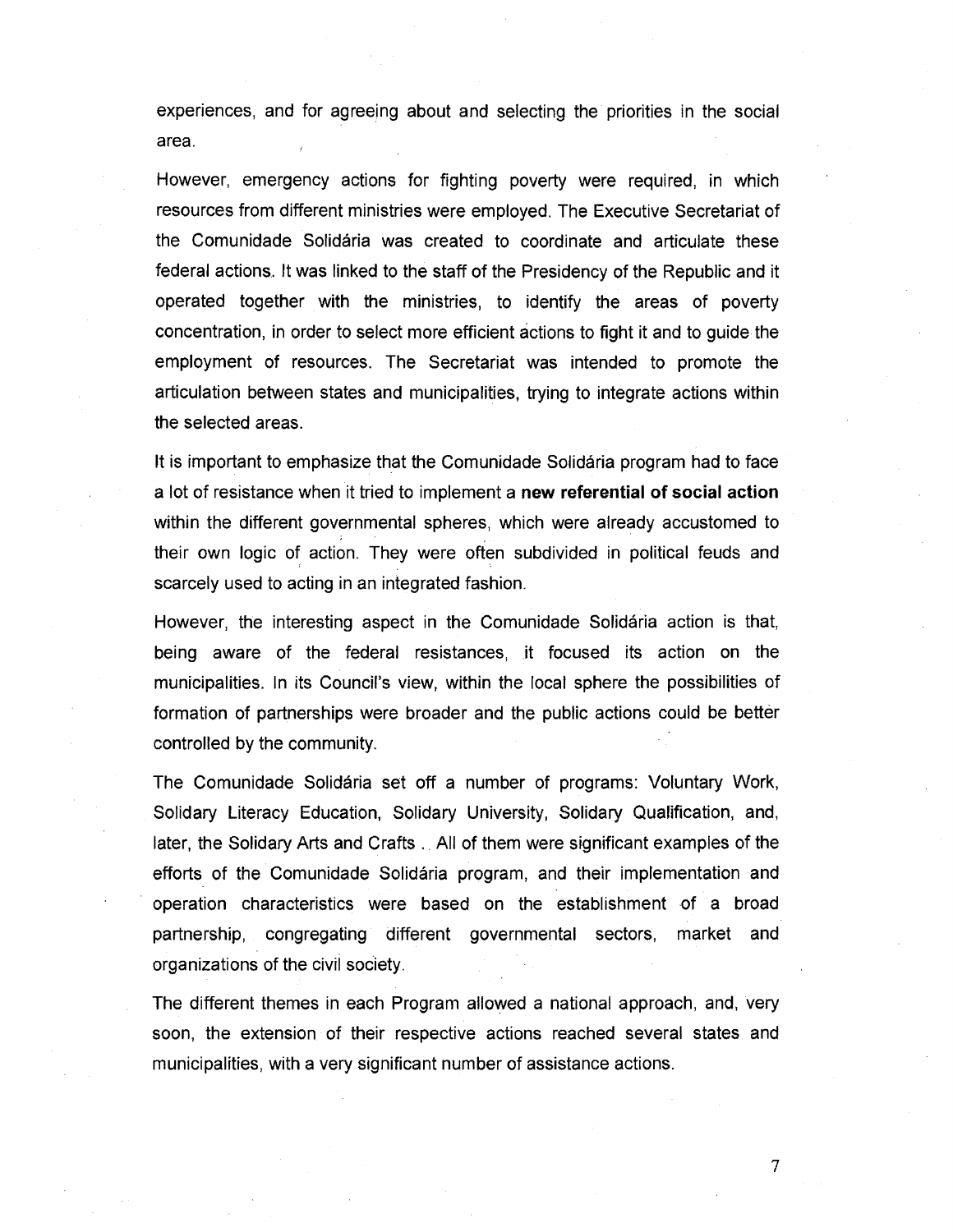Shortly before the end of Fernando Henrique second term in office, Ruth made every possible effort in order to transformed the programs in to an independent and legally formalized organizations, apt to subsist as a social action and not to be discontinued in the next government. The Comunidade Solidaria program itself also became an organization by the name Comunitas, with actions that were different from those of the specific Programs.

The whole movement – stimulated and promoted by the Comunidade Solidária Council  $-$  contributed to the occurrence of growth, not only in the number of organizations in the civil society, but also in the number of Brazilian private companies that were developing some kind of social action.

As a matter of fact, according to the census executed by IBGE (Instituto Brasileiro de Geografia e Estatística - Brazilian Institute of Geography and Statistics), in 1996 there were one hundred and seven thousand (107,332) nonprofit organizations in Brazil, and, in 2005 that number had grown to two hundred and seventy-five thousand (275,895), which represented an increase of one hundred fifty-seven percent (157%).

Anyway, by stimulating the growth of the Third Sector and the public / private partnership, the Fernando Henrique government gave an important step towards its structuring. When his office ended and the Lula government started, the Comunidade Solidaria Council was dissolved, and some of its smaller programs migrated to the NGO Comunitas.

Although Ruth had predicted its termination from the very beginning, the closing of that space for interlocution was a great loss for the sector. Nothing similar was instituted in the following office and, especially, in a time that was crucial to go on planning strategies to establish norms for that relation. After all, the significant growth of those organizations' and, consequently, the increase of contracts with governmental agencies have also resulted in problems for the establishment of more effective control and regulation mechanisms. News about deviations of public funds and frauds started to emerge in connection with those organizations. The governmental agencies intensify their inspections in a less rational way, presenting countless obstacles for the concretization of contracts and agreements.